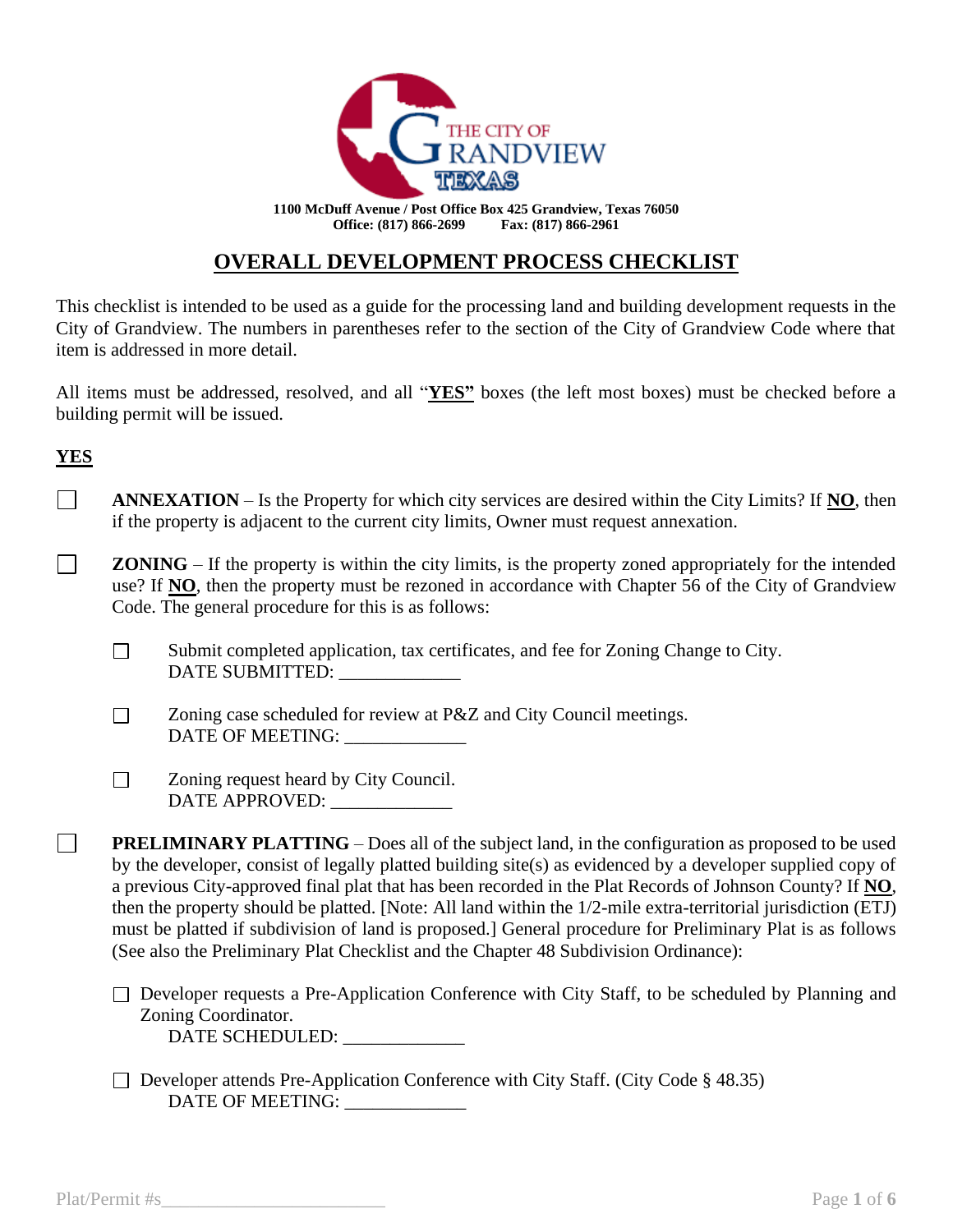#### $\Box$  Developer submits:

 $\Box$  A completed application for Preliminary Plat;

 $\Box$  Preliminary Plat Fee;

 $\Box$  One digital copy of the Preliminary Plat;

 $\Box$  One (1) paper copy of the Preliminary Plat;

 $\Box$  Required utility study or written waiver from City Engineer;

 $\Box$  Drainage study or written waiver from City Engineer; and

 $\Box$  Any other additional exhibits.

**Submission must be at least one week after Pre-Application Conference**, conform with Preliminary Plat Checklist (City Code § 48.59), meet minimum data requirements. (City Code § 48.60) In the case of just a few lots being created, the Preliminary and Final Plats may be combined into one document and considered simultaneously.

DATE SUBMITTED: \_\_\_\_\_\_\_\_\_\_\_\_\_

 $\Box$  Application reviewed and accepted regarding compliance with general provisions regarding form and completeness using the Preliminary Plat Checklist by Planning and Zoning Coordinator. The date of acceptance is the official filing date of the preliminary plat. (City Code § 48.59)

The Planning and Zoning Coordinator will attach the Preliminary Plat Checklist and a report with comments and recommendations from the regarding the Plat's compliance with the City's Comprehensive Plan and Zoning regulations. This report will be considered advisory.

If submittal is determined to be complete, proposed plat and all attachments are submitted to the City Engineer for review.

DATE APPROVED:

- Planning and Zoning Coordinator's Report attached  $\Box$
- Preliminary Plat Checklist **or** Concurrent/Combined Preliminary and Final Plat  $\Box$ Checklist attached
- $\Box$  If any portion of property is outside the city limits, or the development process will require construction, road blockage, or otherwise impact land outside the city limits, Plat Application and attachments sent to Johnson County Public Works for review and comment.
- $\Box$  Review letter received from City Engineer. DATE RECEIVED:
- **RECOMMENDED.** Developer contacts ONCOR for review of plans regarding electric delivery. DATE SUBMITTED:
- **OPTIONAL.** Developer submits revised copies of Preliminary Plat complying with City Engineer's review letter comments and/or markups. (City Code § 48.59) DATE SUBMITTED:
- **OPTIONAL.** Administrative approval of Minor Plat. Must attach Minor Plat approval form signed by City Manager. (City Code § 48.105) If approved, skip to Final Plat Procedures. DATE APPROVED: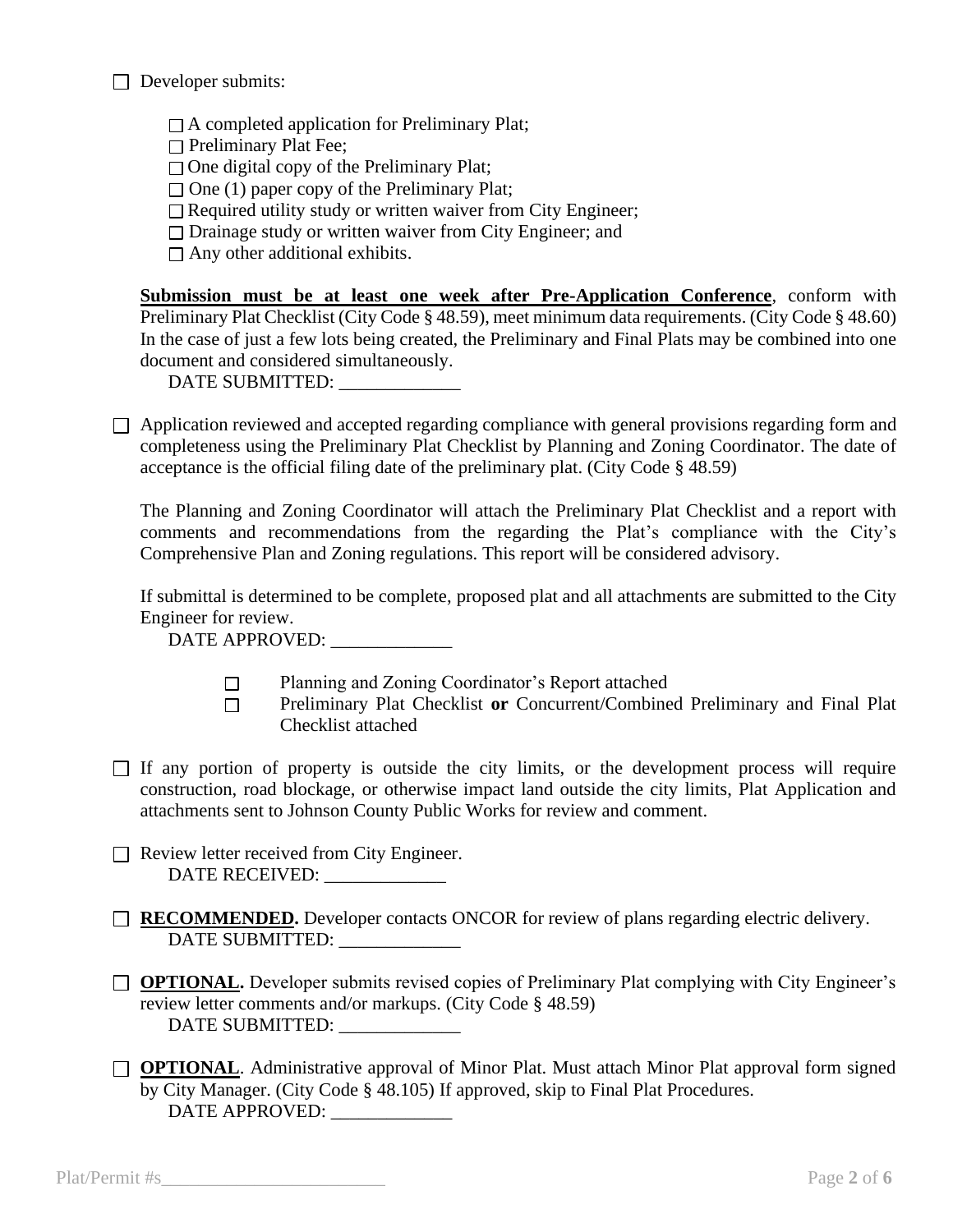- $\Box$  Plat scheduled for review and recommendation at P&Z Commission. Must be scheduled more than 21 days after date of official filing date, and within 30 days of official filing date. (City Code § 48.59) DATE OF MEETING: \_\_\_\_\_\_\_\_\_\_\_\_\_\_
- $\Box$  Preliminary plat considered for approval by City Council. Scheduled within 30 days of Commission's approval. (City Code § 48.59) DATE APPROVED: \_\_\_\_\_\_\_\_\_\_\_\_\_
- **FINAL PLATTING** Does all of the subject land for which for building permits will be requested (or which is otherwise subject to final platting at this time) consist of legally platted building site(s) as evidenced by a developer-supplied copy of a City-approved final plat previously recorded in the Plat Records of Johnson County)? If **NO**, then the property should be final platted. General procedure for this is as follows (See also the Final Plat Checklist and the Subdivision and Development Standards Ordinance):

 $\Box$  Developer submits:

 $\Box$ 

 $\Box$  Application for Final Plat;

 $\Box$  Final Plat fee:

 $\Box$  Developer submits a digital copy of the Final Plat;

 $\Box$  Two (2) paper copies of the Final Plat; and

 $\Box$  Any other required materials identified in prior stages as necessary for approval.

DATE SUBMITTED: \_\_\_\_\_\_\_\_\_\_\_\_\_\_

 $\Box$  Application reviewed and accepted regarding compliance with general provisions regarding form and completeness using the Final Plat Checklist by Planning and Zoning Coordinator. The date of acceptance is the official filing date of the final plat. (City Code § 48.79)

The Planning and Zoning Coordinator will attach the Final Plat Checklist and a report with comments and recommendations from the regarding the Plat's compliance with the City's Comprehensive Plan and Zoning regulations. This report will be considered advisory.

If submittal is determined to be complete, proposed plat and all attachments are submitted to City Engineer for review.

DATE APPROVED:

- Planning and Zoning Coordinator's report attached  $\Box$
- Final Plat Checklist **or** Concurrent/Combined Preliminary and Final Plat Checklist  $\Box$ attached
- $\Box$ Review letter to City received from City Engineer. DATE RECEIVED: \_\_\_\_\_\_\_\_\_\_\_\_\_\_
- **OPTIONAL.** Developer submits revised copies of Final Plat complying with City Engineer's  $\Box$ review letter comments and/or markups. DATE SUBMITTED: \_\_\_\_\_\_\_\_\_\_\_\_\_
- $\Box$ **OPTIONAL.** Administrative approval of Minor Plat. Must attach Minor Plat approval form signed by City Manager. (City Code § 48.105) If approved, skip to Final Plat procedures. DATE APPROVED: \_\_\_\_\_\_\_\_\_\_\_\_\_

Plat/Permit #s\_\_\_\_\_\_\_\_\_\_\_\_\_\_\_\_\_\_\_\_\_\_\_\_ Page **3** of **6**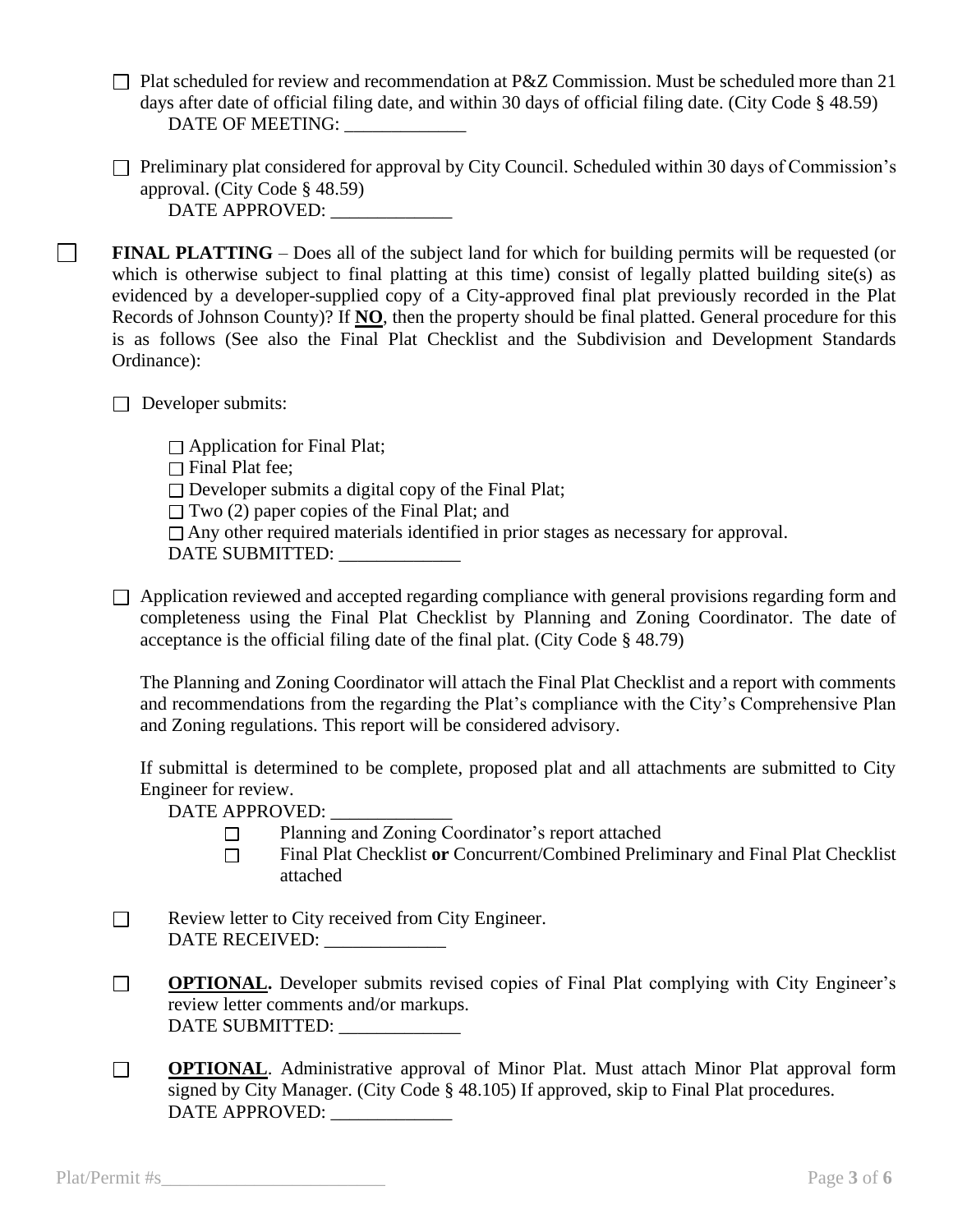|                                                                                                                                                                                                                                                                                                                                          | P&Z reviews and conditionally approves Final Plat. (City Code § 48.79)<br>DATE CONDITIONALLY APPROVED: ____________                                                                                                                                                                                                                                                                                                                                                                                                                                                |  |
|------------------------------------------------------------------------------------------------------------------------------------------------------------------------------------------------------------------------------------------------------------------------------------------------------------------------------------------|--------------------------------------------------------------------------------------------------------------------------------------------------------------------------------------------------------------------------------------------------------------------------------------------------------------------------------------------------------------------------------------------------------------------------------------------------------------------------------------------------------------------------------------------------------------------|--|
| $\Box$                                                                                                                                                                                                                                                                                                                                   | Final Plat scheduled for review at City Council Meeting. (City Code § 48.79)<br>DATE OF MEETING: _____________                                                                                                                                                                                                                                                                                                                                                                                                                                                     |  |
| $\Box$                                                                                                                                                                                                                                                                                                                                   | Approval of Final Plat by City Council. (City Code § 48.79)<br>DATE APPROVED: _____________                                                                                                                                                                                                                                                                                                                                                                                                                                                                        |  |
| П                                                                                                                                                                                                                                                                                                                                        | Developer places all survey markers on exterior of platted property (City Code § 48.174)                                                                                                                                                                                                                                                                                                                                                                                                                                                                           |  |
| $\Box$                                                                                                                                                                                                                                                                                                                                   | Developer submits a minimum of five (5) signed originals of the mylars of the Final Plat to the<br>City. Prior to issuance of building permit, City records plat in Plat Records of Johnson County.<br>$\Box$ Verified all Final Plat requirements in City Code § 48.79 satisfied;<br>$\Box$ Developer has met Construction Authorization Requirements (City Code § 48.169);<br>$\Box$ Developer places all survey markers on boundaries of subdivision (City Code § 48.174); and<br>$\Box$ Fee for recording Plat paid to City.<br>DATE SUBMITTED: ______________ |  |
| <b>PUBLIC IMPROVEMENT CONSTRUCTION PLANS - Is there either a letter of approval from the</b><br>City Manager (or designee) for the proposed Public Improvement plans (Water, sewer, streets or<br>drainage), OR, a letter from the City Manager stating that no Public Improvement plans are required? If<br>NO, then see the following: |                                                                                                                                                                                                                                                                                                                                                                                                                                                                                                                                                                    |  |
| $\Box$                                                                                                                                                                                                                                                                                                                                   | If no construction of public improvements are required for the tract, the Developer must obtain a<br>letter from City Manager (or designee) stating that no Public Improvements are required to develop<br>the tract.<br>DATE SUBMITTED: _____________                                                                                                                                                                                                                                                                                                             |  |
| $OR$                                                                                                                                                                                                                                                                                                                                     |                                                                                                                                                                                                                                                                                                                                                                                                                                                                                                                                                                    |  |
|                                                                                                                                                                                                                                                                                                                                          | Developer must submit a digital copy and three (3) hard copies of construction plans prepared,<br>signed, and sealed by a Registered Professional Engineer licensed in the State of Texas for all<br>public improvements required to develop tract as required by City Manager.<br>DATE SUBMITTED: _____________                                                                                                                                                                                                                                                   |  |
|                                                                                                                                                                                                                                                                                                                                          | Submit plans to City Engineer for review.<br>DATE SUBMITTED TO CITY ENGINEER: ____________                                                                                                                                                                                                                                                                                                                                                                                                                                                                         |  |
| $\Box$                                                                                                                                                                                                                                                                                                                                   | Review letter received from City Engineer.<br>DATE RECEIVED: _____________                                                                                                                                                                                                                                                                                                                                                                                                                                                                                         |  |
| $\Box$                                                                                                                                                                                                                                                                                                                                   | <b>OPTIONAL:</b> Developer submits revised copies of Public Improvement Plans complying with<br>City Engineer review letter comments and/or markups.                                                                                                                                                                                                                                                                                                                                                                                                               |  |

DATE SUBMITTED: \_\_\_\_\_\_\_\_\_\_\_\_\_

 $\Box$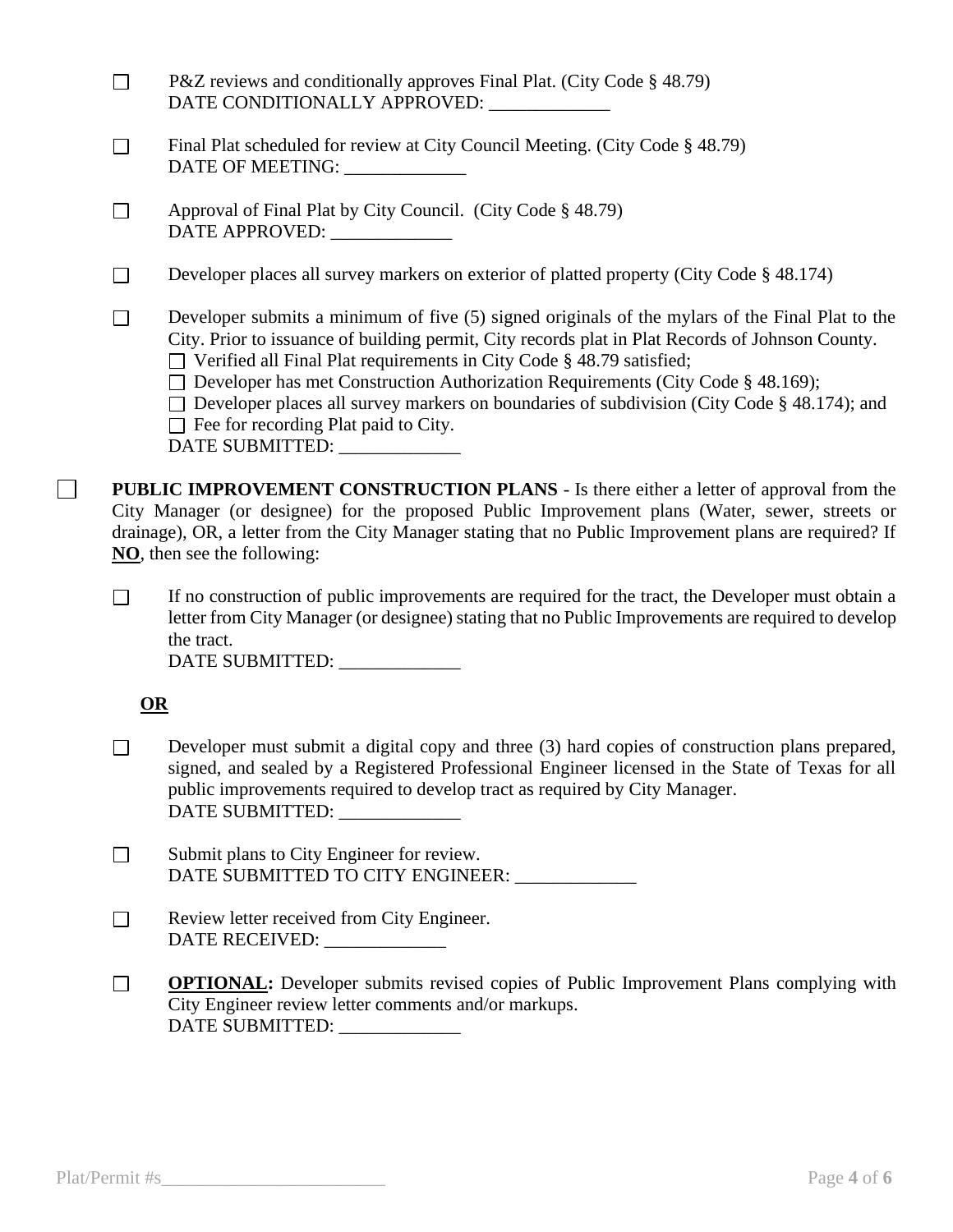### **PUBLIC IMPROVEMENT CONSTRUCTION**

 $\Box$ 

 $\Box$ 

- $\Box$ Authorization to Commence Construction Letter issued by City Engineer to Developer Signed by:
	- □ City Manager;
	- □ Planning and Zoning Coordinator;
	- □ Public Works Supervisor; and
	- $\Box$  City Engineer.
	- City Engineer shall sign Authorization to Commence Construction after:
		- □ Approval of City/County as appropriate for any road blockages;
		- $\Box$  Approval of final engineering plans streets, drainage, water, and sewer;
		- □ Contractor provides performance bond for 100% cost of project;
		- □ Contractor provides Proof of Commercial General Liability Insurance \$100,000;
		- □ Contractor provides a two-year maintenance bond for 50% cost of project;
		- □ Attendance at Pre-Construction Conference with City Engineer and prime Contractor;
		- $\Box$  Contractor has paid inspection fees, laboratory fees, and administrative fee; and
		- $\Box$  Provided City Engineer with a general schedule for construction. (City Code § 48.169) DATE ISSUED:
- $\Box$ Developer advises city minimum 24 hours prior to start of construction. *Violation carries potential fine of \$200 per day.* (City Code § 48.170)
- Developer will keep City informed as to progress on construction of community facilities, any  $\Box$ independent testing, and coordinate with City or any inspections

# **ACCEPTANCE OF COMMUNITY FACILITIES - (City Code § 48.174)**

- Developer will schedule final inspection of completed construction of all public improvements  $\Box$
- City Engineer will submit a letter of acceptance of community facilities to developer and Planning  $\Box$ and Zoning Coordinator upon the completion of:
	- $\square$  Engineer approves all work is completed in accordance with City's standards;
	- $\Box$  Developer places survey markers on each lot on platted property (City Code § 48.174);
	- Developer completes Affidavit of bills paid for all community facilities; and
	- Developer's Engineer completes plans of record drawings of community facilities (as-built plans) provided to City Engineer and Approved.

**The City Engineer's Letter of Acceptance of Community Facilities is the final action by the City accepting ownership and maintenance of the community facilities. (City Code § 48.2)**